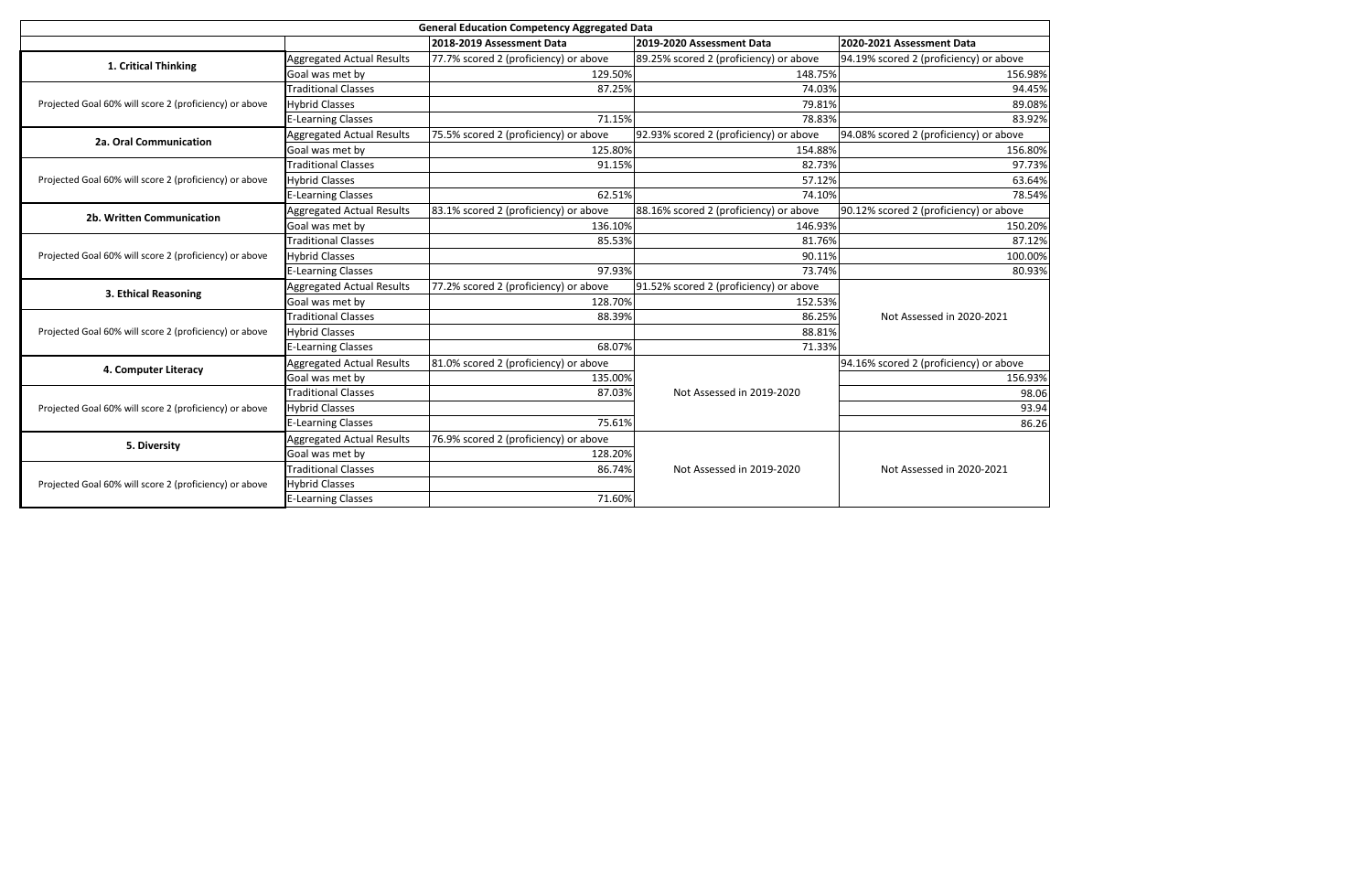| <b>General Education Competency Disaggregated Data</b> |                                  |                 |                           |                           |                           |  |
|--------------------------------------------------------|----------------------------------|-----------------|---------------------------|---------------------------|---------------------------|--|
|                                                        |                                  | Program         | 2018-2019 Assessment Data | 2019-2020 Assessment Data | 2020-2021 Assessment Data |  |
|                                                        |                                  | Arts & Sciences | 73.00%                    | 72.99%                    | 80.89%                    |  |
|                                                        |                                  | ADN             | 92.30%                    |                           | 92.86%                    |  |
|                                                        |                                  | <b>BUS</b>      | 87.50%                    | 95.00%                    | 100.00%                   |  |
| 1. Critical Thinking                                   | <b>Aggregated Actual Results</b> | <b>CIS</b>      | 85.50%                    | 100.00%                   | 81.37%                    |  |
|                                                        |                                  | <b>COS</b>      | 90.80%                    | 75.00%                    | 85.71%                    |  |
|                                                        |                                  | <b>DDT</b>      |                           |                           | 100.00%                   |  |
|                                                        |                                  | <b>ELT</b>      |                           |                           |                           |  |
|                                                        |                                  | <b>MAS</b>      |                           | 75.00%                    | 100.00%                   |  |
|                                                        |                                  | OAD             | 100%                      | 100.00%                   | 100.00%                   |  |
|                                                        |                                  | PCT             | 95%                       |                           | 100.00%                   |  |
|                                                        |                                  | PN              | 97.68%                    | 92.86%                    | 100.00%                   |  |
|                                                        |                                  | <b>WDT</b>      | 89.60%                    | 80.16%                    | 98.09%                    |  |
|                                                        |                                  | Arts & Sciences | 67.50%                    | 66.22%                    | 72.27%                    |  |
| 2a. Oral Communication                                 |                                  | <b>DDT</b>      |                           |                           | 100.00%                   |  |
|                                                        |                                  | OAD             | 100%                      | 100.00%                   | 100.00%                   |  |
|                                                        | <b>Aggregated Actual Results</b> | PCT             | 100%                      |                           | 100.00%                   |  |
| Projected Goal 60% will score 2 (proficiency) or above |                                  | PN              | 96%                       | 100.00%                   | 100.00%                   |  |
|                                                        |                                  | <b>WDT</b>      | 93.50%                    | 100.00%                   | 97.50%                    |  |
|                                                        |                                  | Arts & Sciences | 85.30%                    | 78.96%                    | 79.30%                    |  |
| 2b. Written Communication                              |                                  | cos             | 79.60%                    |                           |                           |  |
|                                                        |                                  | ELT             | 100%                      | 100.00%                   | 87.50%                    |  |
|                                                        | <b>Aggregated Actual Results</b> | <b>INT</b>      | 100%                      | 100.00%                   |                           |  |
|                                                        |                                  | <b>MAS</b>      |                           |                           |                           |  |
| Projected Goal 60% will score 2 (proficiency) or above |                                  | OAD             | 100%                      | 83.33%                    | 100.00%                   |  |
|                                                        |                                  | PCT             | 100%                      |                           |                           |  |
|                                                        |                                  | Arts & Sciences | 71.70%                    | 75.43%                    |                           |  |
|                                                        |                                  | ADN             | 100.00%                   | 94.64%                    |                           |  |
| 3. Ethical Reasoning                                   |                                  |                 | 93.00%                    | 100.00%                   |                           |  |
|                                                        |                                  | <b>BUS</b>      |                           | 100.00%                   |                           |  |
|                                                        | <b>Aggregated Actual Results</b> | <b>CIS</b>      | 81.00%<br>100%            | 75.00%                    |                           |  |
|                                                        |                                  | cos             |                           | 94.44%                    | Not Assessed in 2020-2021 |  |
|                                                        |                                  | <b>MAS</b>      | 100%                      |                           |                           |  |
| Projected Goal 60% will score 2 (proficiency) or above |                                  | OAD             | 100.00%                   | 100.00%                   |                           |  |
|                                                        |                                  | PCT             | 86.50%                    |                           |                           |  |
|                                                        |                                  | PN              | 100.00%                   | 93.75%                    |                           |  |
|                                                        | <b>Aggregated Actual Results</b> | Arts & Sciences | 81.30%                    |                           | 88.09%                    |  |
| 4. Computer Literacy                                   |                                  | ADN             | 100.00%                   |                           | 96.67%                    |  |
|                                                        |                                  | <b>BUS</b>      | 100%                      |                           | 88.54%                    |  |
|                                                        |                                  | <b>CIS</b>      | 70.40%                    |                           | 77.67%                    |  |
|                                                        |                                  | cos             | 85.20%                    | Not Assessed in 2019-2020 | 87.50%                    |  |
|                                                        |                                  | <b>DDT</b>      |                           |                           | 100.00%                   |  |
| Projected Goal 60% will score 2 (proficiency) or above |                                  | <b>MAS</b>      |                           |                           | 100.00%                   |  |
|                                                        |                                  | OAD             | 72.50%                    |                           | 100.00%                   |  |
|                                                        |                                  | PN              | 100%                      |                           | 100.00%                   |  |
|                                                        |                                  | <b>WDT</b>      | 88.80%                    |                           | 100.00%                   |  |
|                                                        |                                  | Arts & Sciences | 75.70%                    |                           |                           |  |
| 5. Diversity                                           |                                  | <b>BUS</b>      | 100%                      |                           |                           |  |
|                                                        | <b>Aggregated Actual Results</b> | cos             | 92.30%                    | Not Assessed in 2019-2020 | Not Assessed in 2020-2021 |  |
|                                                        |                                  | <b>DDT</b>      | 100.00%                   |                           |                           |  |
| Projected Goal 60% will score 2 (proficiency) or above |                                  | OAD             | 100%                      |                           |                           |  |
|                                                        |                                  | PCT             | 83.30%                    |                           |                           |  |